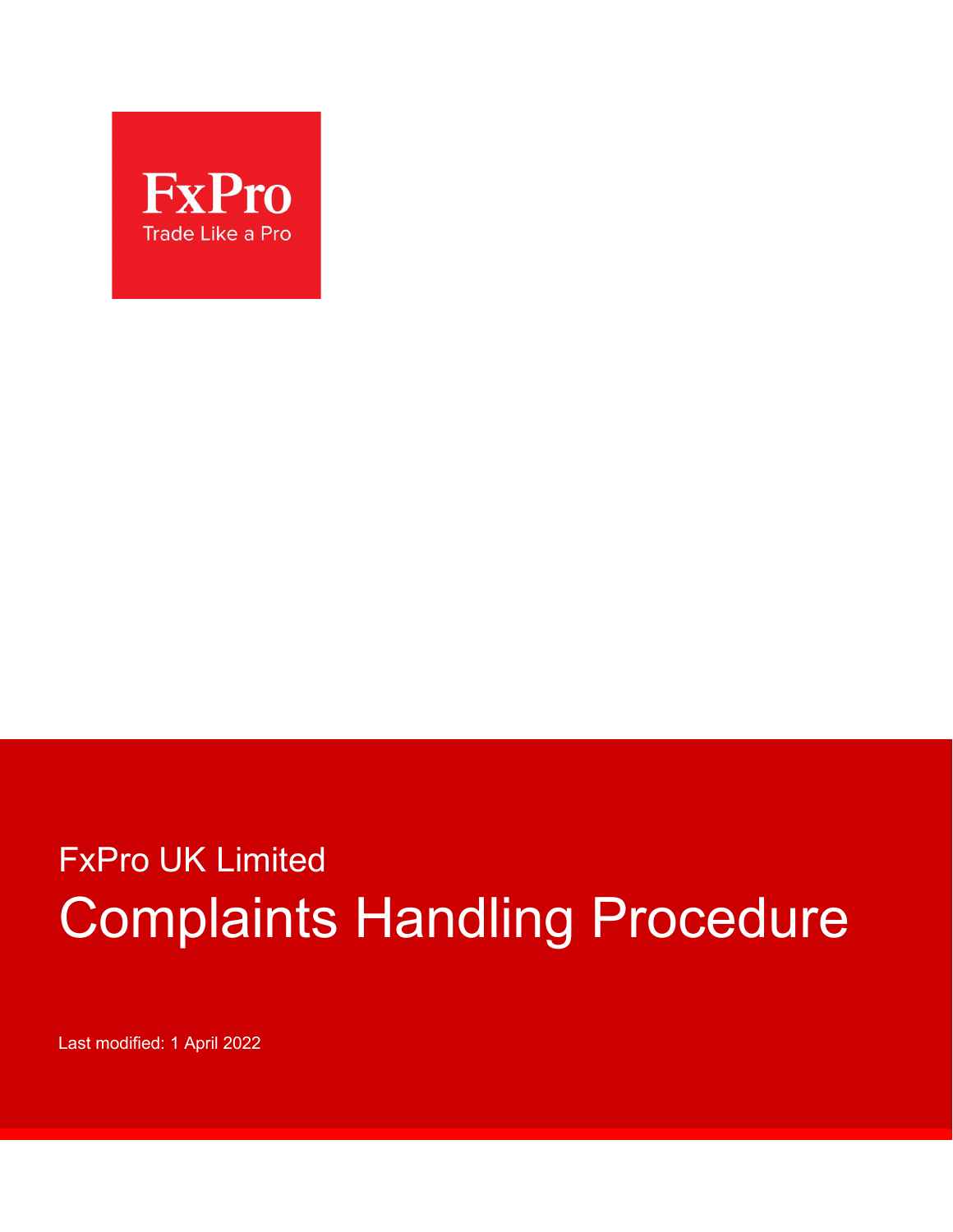## **Contents**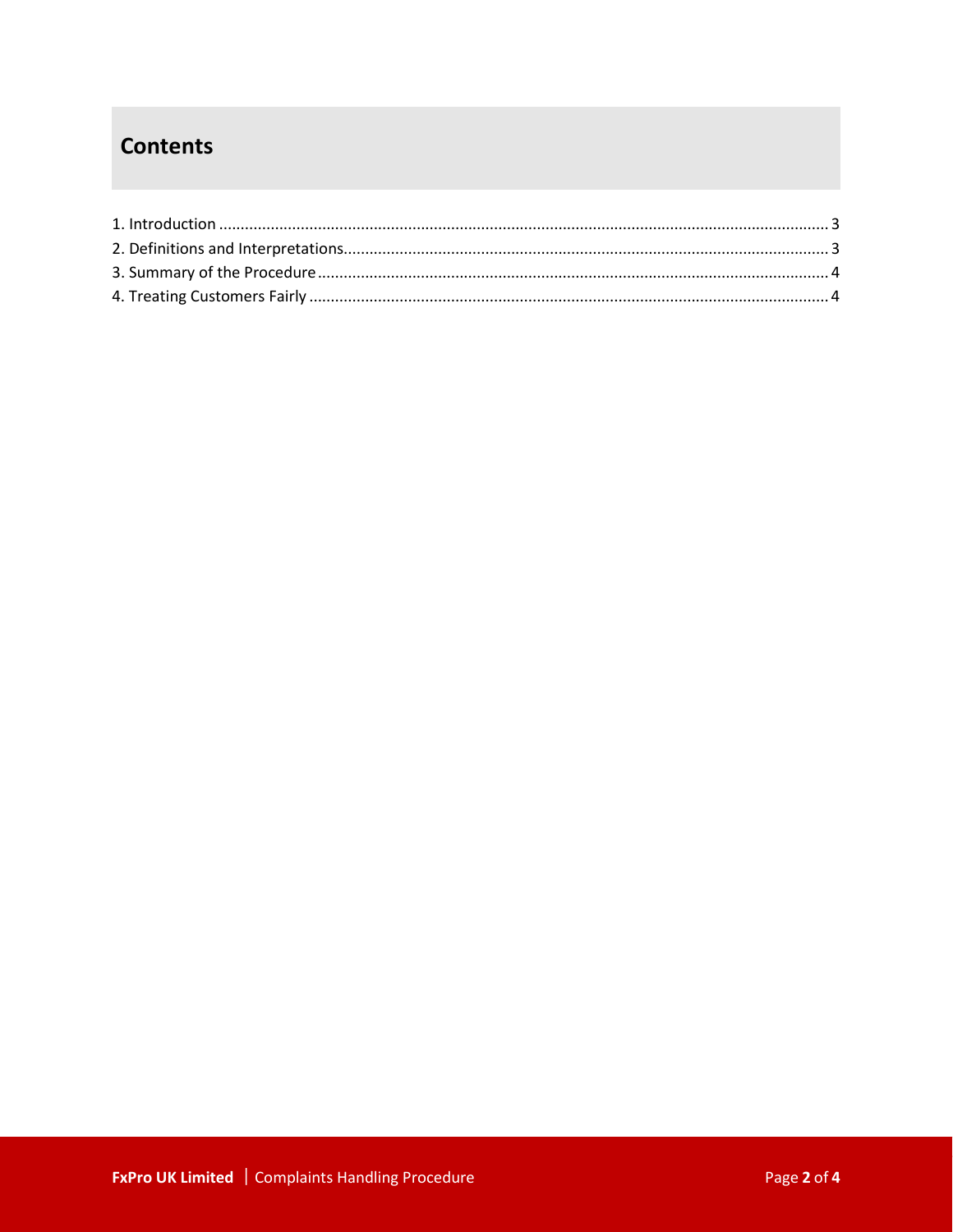#### **1. Introduction**

- 1.1 The Complaints Handling Procedure (the **Procedure**) is provided to you alongside the FxPro Client Agreement and contains information on how we manage any complaint which may arise during your business relationship with FxPro UK Limited (**FxPro**).
- 1.2 FOR YOUR BENEFIT AND PROTECTION, PLEASE ENSURE YOU TAKE SUFFICIENT TIME TO READ THIS AND ANY OTHER ADDITIONAL DOCUMENTATION AND INFORMATION AVAILABLE TO YOU VIA OUR WEBSITE, PRIOR TO OPENING AN ACCOUNT AND/OR CARRYING OUT ANY ACTIVITY WITH US. YOU SHOULD CONTACT US FOR ANY FURTHER CLARIFICATION OR SEEK INDEPENDENT PROFESSIONAL ADVICE (IF NECESSARY).

#### **2. Definitions and Interpretations**

- 2.1 The following definitions and interpretations shall be considered in the context of this document:
- 2.2 **Complaint:** as defined in the FCA Handbook, means any oral or written expression of dissatisfaction, whether justified or not, from or on behalf of a person, about the provision of, or failure to provide, a financial service or a redress determination, which:
	- Alleges that the complainant has suffered (or may suffer) financial loss, material distress, or material inconvenience; and
	- Relates to an activity of that respondent, or of any other respondent with whom the company has some connection in marketing or providing financial services or products, which comes under the jurisdiction of the FOS.
- 2.3 **FCA:** means the Financial Conduct Authority.
- 2.4 **FOS:** means the Financial Ombudsman Service.
- 2.5 **Eligible Complainant:** In accordance with the FCA glossary, an Eligible Complainant must be a person that is:
	- a. A consumer;
	- b. A micro-enterprise;
	- c. A charity of an annual income of less than £1 million at the time of the complaint;
	- d. A trustee of a trust which has a net asset value of less than £1 million at the time of the complaint.